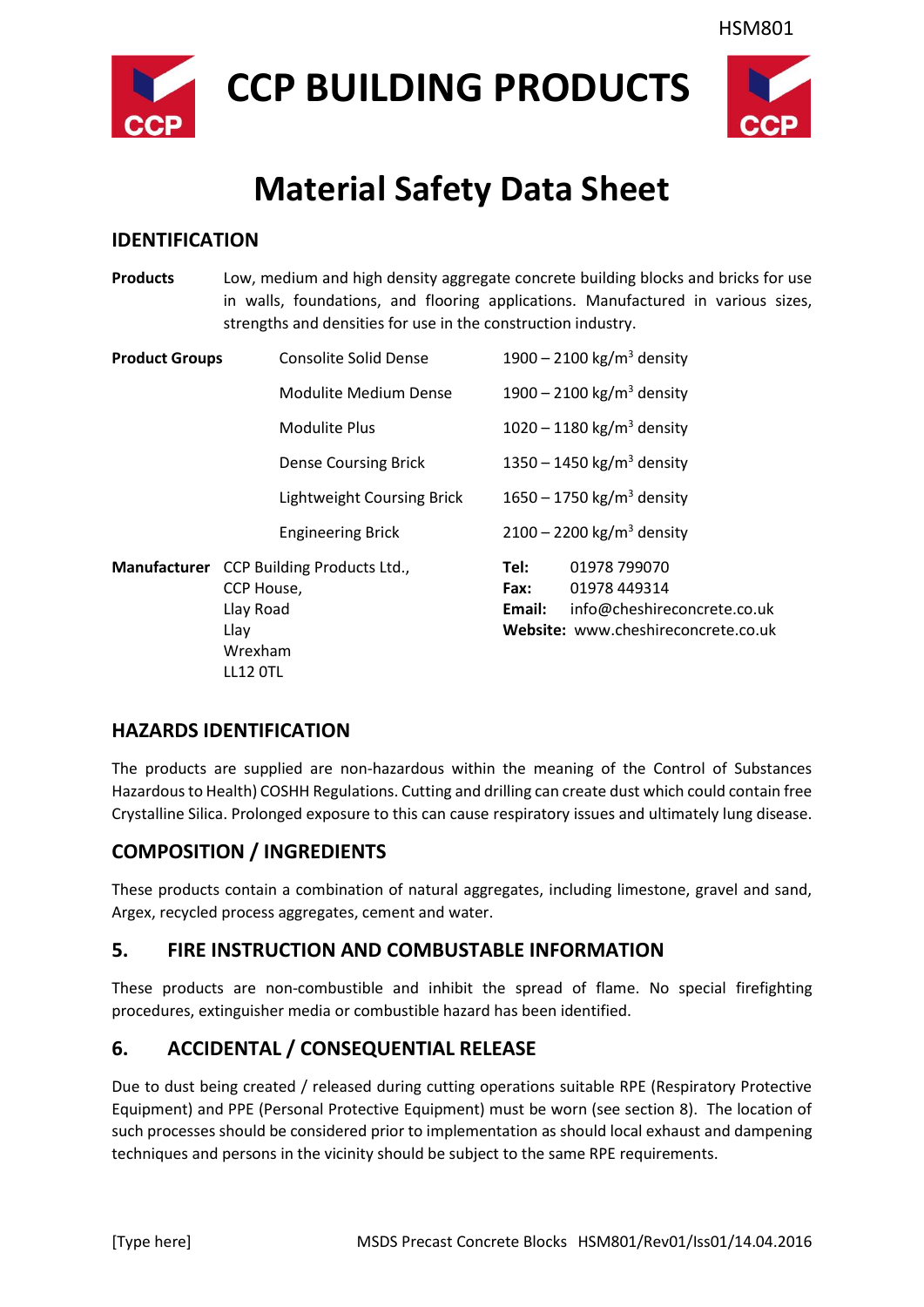

# **CCP BUILDING PRODUCTS**



#### **7. HANDLING AND STORAGE**

Concrete blocks are heavy and good manual handling techniques should be employed at all times. Reference should be made prior to use of HSE Construction Sheet No 37, 'Handling Building Blocks' and the Manual Handling Regulations 1992(amended). Repetitive handling of blocks over 20kg should be avoided, where this is not possible mechanical aids should be employed or a planned reduction in the number of units handled to reduce the risk of injury.

Due to the abrasive nature of the products, suitable gloves, safety foot wear and protective clothing should be worn when handling. Over reaching and twisting should be avoided whilst handling with a constant awareness of secure foot placement and firm grip being employed by the operatives.

Supplied with or without wooden pallets banded packs should be stored / stacked 2 packs high on firm level ground. If packs are to be stored on soft, loose or uneven ground then do not stack more than a single block high. Exercise care when removing the bands as individual blocks may fall from the pack. Stored product should be protected from the weather and kept as dry as is possible particularly in the winter months.

#### **8. EXPOSURE CONTROL / PERSONAL PROTECTION**

| Workplace       | Total Inhalable Dust Permitted: | 10 mg/g <sup>3</sup> | 8hrs TWA |
|-----------------|---------------------------------|----------------------|----------|
| <b>Exposure</b> | Respirable Dust Permitted:      | 4 mg/g <sup>3</sup>  | 8hrs TWA |
| Limit (WEL)     | Respirable Silica:              | $0.1$ mg/m $3$       | 8hrs TWA |

**Personal** Where the potential for the above limits to be exceeded exists (when cutting **Protective** drilling or grinding) the PPE & RPE should be worn.

**Equipmen**t (a) Respiratory protection to EN149 (Face Filtering Protectors) or EN 140/EN 143 (Half Mask Respirators and Filters)

> (b) Gloves to BS EN 388 (Mechanical Hazard Protection) and Safety Footwear to BS EN 345 should be worn when handling these products.

> When processing products by means of cutting drilling or grinding these items should also be worn.

(a) Eye protection to BS EN 166 Grade

(b) Hearing protection with a recommended noise rating of 95dB-105dB

Engineering considerations as previously mention in (6) above should also be employed in consideration of free dust and crystalline silicates. Personal in the area should either be removed or suitably provided for in terms of PPE & RPE during any such processes.

#### **9. PHYSICAL & CHEMICAL PROPERTIES**

Odourless, generally grey coloured, rectangular section blocks and bricks with a dry density in the range of 1150 – 2200 kg/m3. These products are non-soluble but may be adversely affected by frost in extreme conditions.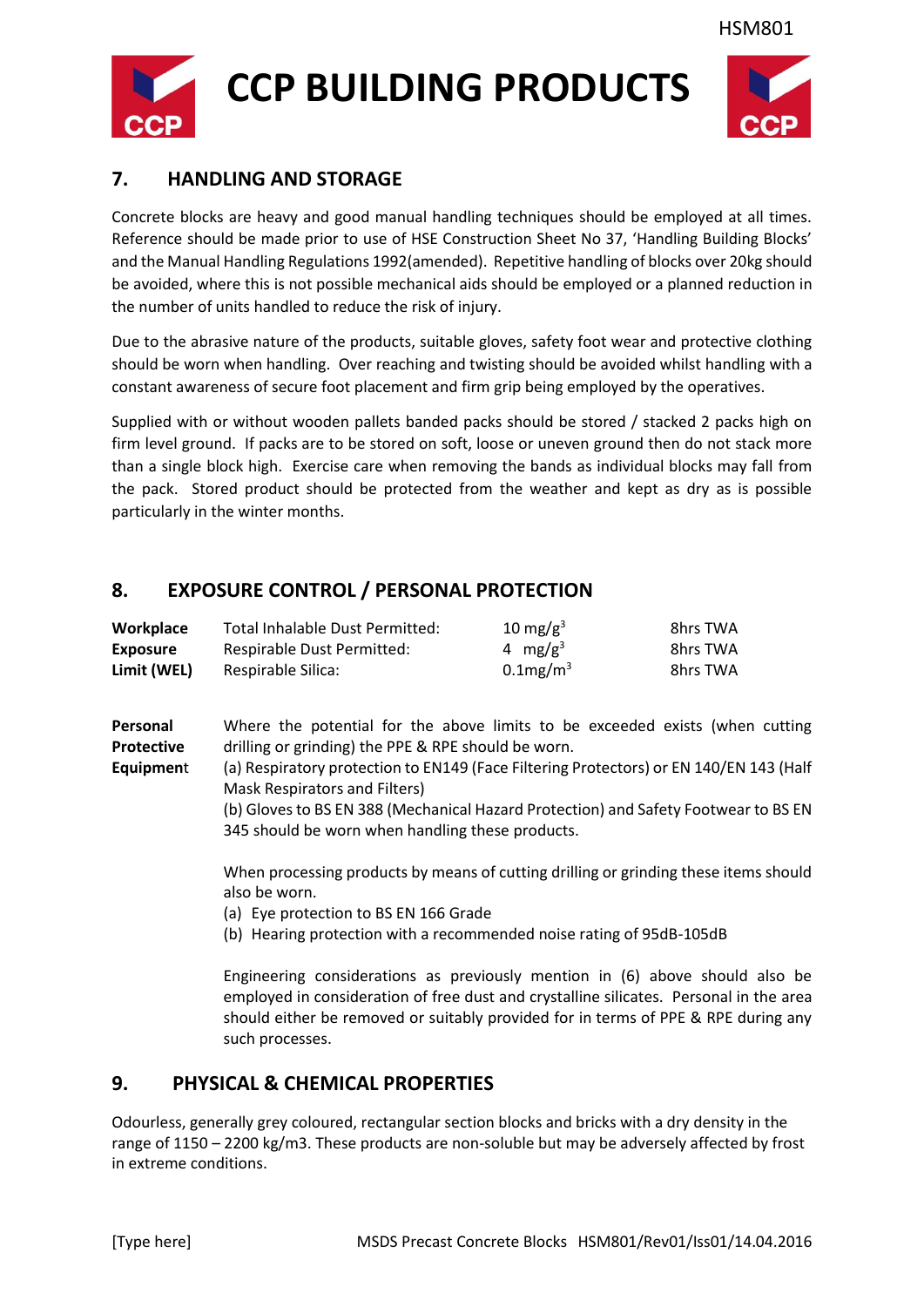



#### **10. STABILTY & REACTIVITY**

Products are chemically stable and no hazardous substances are known to be formed during the use of this product. Under recommended storage conditions (see section 7) there are no known complications.

#### **11. TOXICOLOGICAL INFORMATION**

| <b>Eyes</b>       | Abrasive may cause irritation and discomfort                                    |  |
|-------------------|---------------------------------------------------------------------------------|--|
| Skin:             | Abrasive although brief or occasional contact is unlikely to be harmful         |  |
| <b>Inhalation</b> | Repeated inhalation of silica dust above the WEL can lead to the development of |  |
|                   | silicosis                                                                       |  |
| Ingestion         | Unlikely to be harmful                                                          |  |

#### **12. ECOLOGICAL INFORMATION**

Overall environmental impact is regarded as insignificant. When handled, used and disposed of correctly with waste product being ideal for recycling adverse ecological effects are considered to be most unlikely.

#### **13. DISPOSAL CIONDITIONS**

Disposal of surplus material and packaging materials should be made via an authorised waste contractor and in accordance with prevailing local regulations. The product is not classified as hazardous and can be disposed of as inert waste. EWC 17.01.01 Non Hazardous Building Waste.

#### **14. TRANSPORT INFORMATION**

Products are not classified as dangerous goods under any transport legislation.

#### **15. REGULATORY INFORMATION**

Products are not classified as dangerous for supply in the UK

**Hazard Statements** None

**Risk & Safety Phrases** None

Guidance Notes **Construction Information Sheet (CIS) No 37 – Handling Heavy Blocks** WORKPLACE Exposure limits EH40 / 2005, as amended October 2007 Local Exhaust Ventilation HS (G) 37 Respirable Crystalline Silica EH59 Dust – General principles of Protection EH44 Waste Management – The duty of care